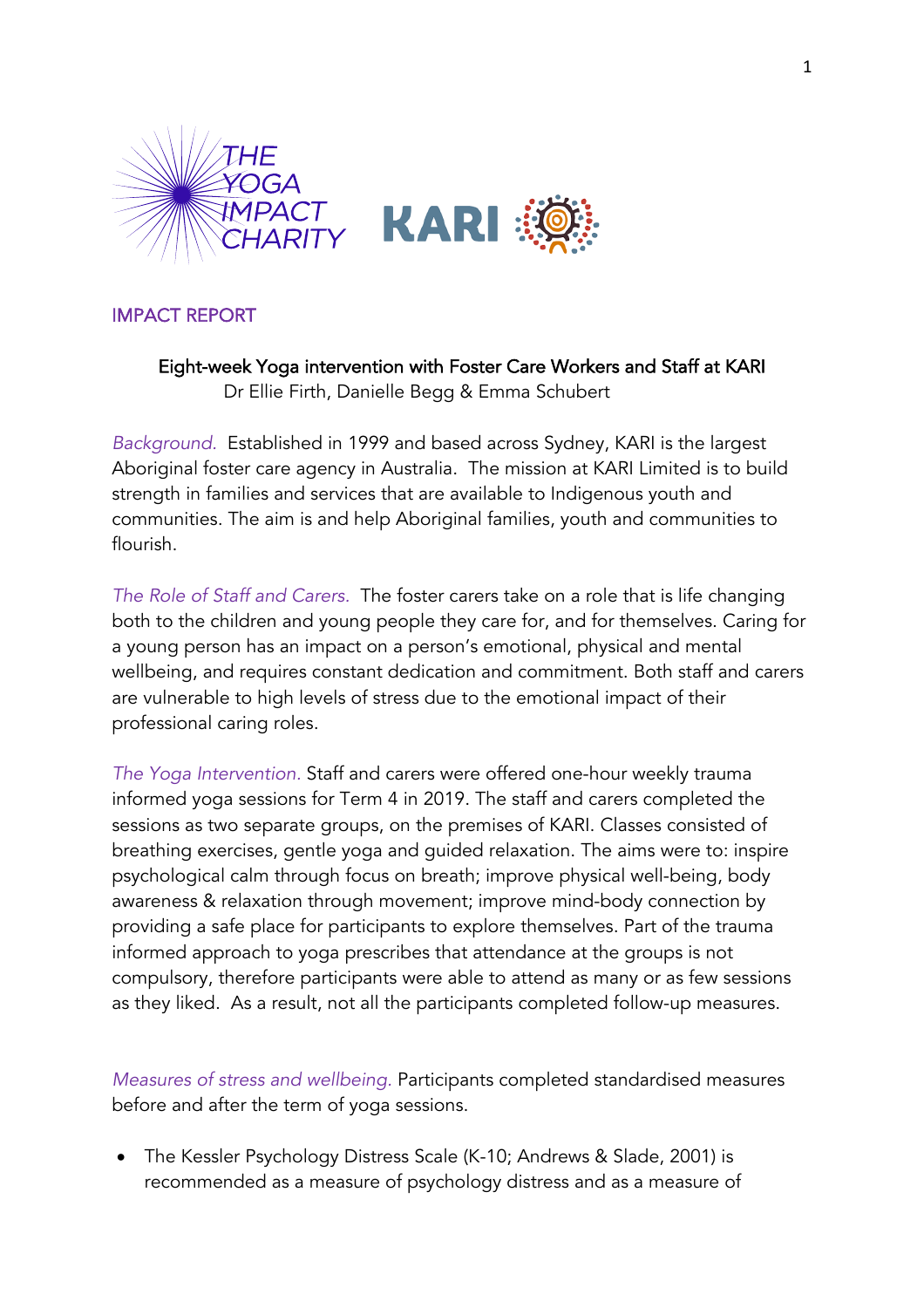outcomes following treatment for common mental health disorders. Participants respond to 10 items that indicate how often they experienced a certain feeling in the past 4 weeks (e.g. About how often did you feel nervous?). Scoring is on a scale of 1 (none of the time) to 5 (all of the time). Scores range from 10 to 50, with higher scores indicating higher levels of distress. The mean score from a national survey in Australia was 14.2 (Andrews & Slade, 2001).

- The PCL-5 is a checklist for symptoms of Post-Traumatic Stress Disorder according to the DSM-5 (Weathers et al., 2013). Participants respond to 20 items that indicate how much they were bothered by a particular problem they may have experienced in response to a stressful situation in the last month (e.g. Repeated, disturbing dreams of the stressful experience?). Scoring is on a scale of 0 (Not at all) to 4 (Extremely). Scores range from 0 to 80, with higher scores indicating higher levels of stress. A score of 38 is taken to indicate significant symptoms of PTSD (Weathers et al., 2013).
- The Professional Quality of Life Scale (ProQOL; Hudnall Stamm, 2009) was completed by the staff only. This is a measure of the positive and negative experiences a person has in their professional role as a carer. Participants respond to 30 items that indicate how frequently they experienced certain thoughts and feelings in the last 30 days (e.g. My work makes me feel satisfied). Scoring is on a scale of 1 (Never) to 5 (Very Often). Three subscale scores are produced: Burnout (higher scores indicate higher feelings of difficulty completing work and hopelessness), Secondary Traumatic Stress or Vicarious Trauma (higher scores indicate higher levels of stress at work), and Compassions Satisfaction (higher scores indicate higher levels of professional satisfaction).
- Carers also answered open-ended questions relating to their perceived change in flexibility, balance, sleep quality and stress levels. Qualitative comments regarding the experience and any positive and negative feedback were recorded.

*Participants.* 13 foster carers (age 19 – 62 years, mean 46 years) took part; 6 completed post-intervention measures (age 32 – 62 years, mean 51 years). Of those that completed post-intervention measures, an average of 4.3 sessions were attended. 10 staff members (age 21 – 53 years, mean age: 32 years) took part; 8 completed post-intervention measures (age 21 – 53 years, mean 33 years). Of those that completed follow-up measures, an average of 5.9 sessions were attended.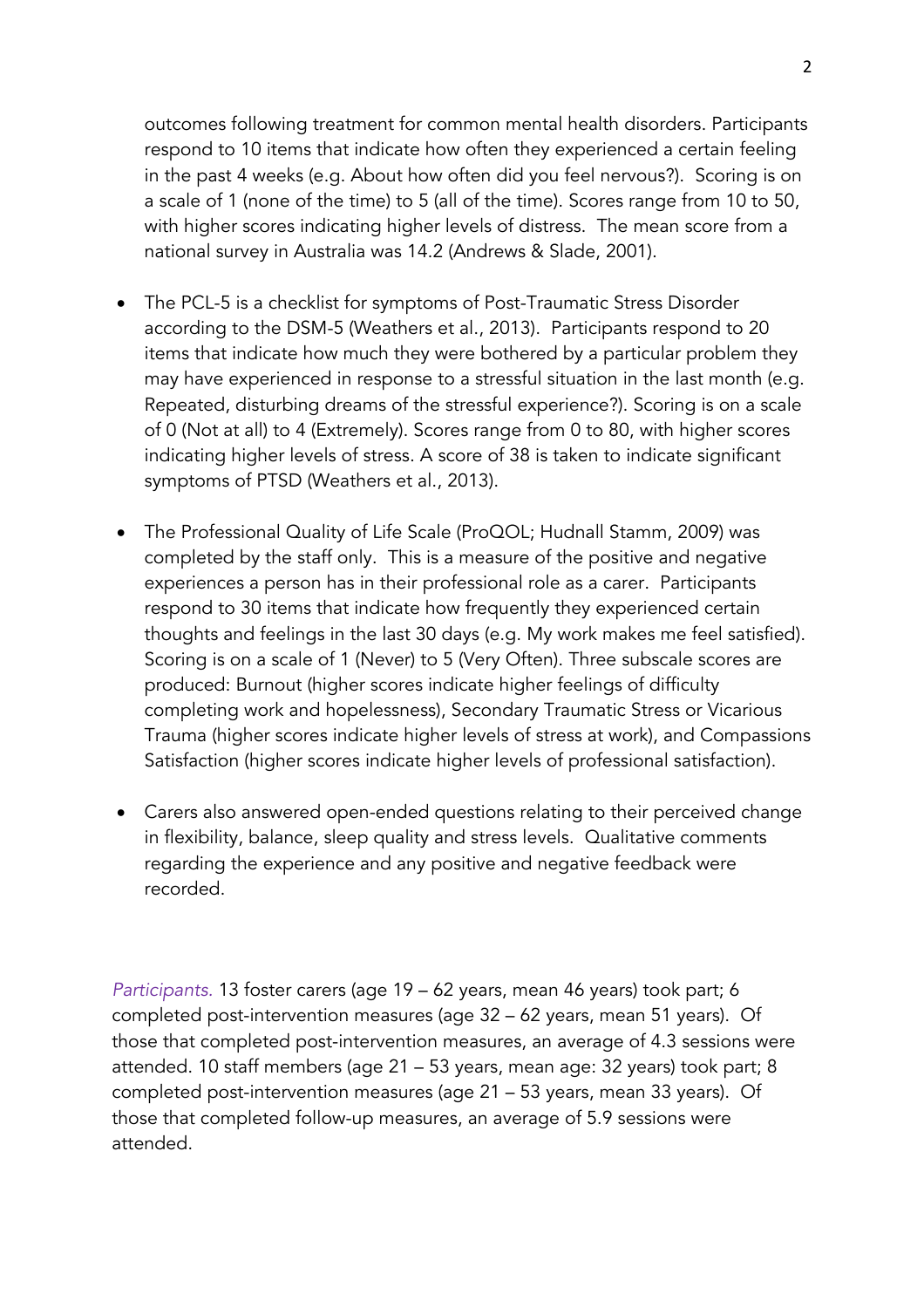Carers were significantly older than staff,  $t$  (12) = 3.09,  $t = 0.009$ .

## **Results**

*Questionnaire data.* Analyses were conducted on data of those participants that completed the post-intervention measures. Parametric paired-samples t-tests were used (assumptions of normality were met according to the Shapiro-Wilks test conducted on pre-post-intervention difference scores of K-10, PCL-5 and ProQOL,  $p's > 0.05$ ).

|                                                                          | Carers      |             |                                    | Staff              |                    |                                                              |
|--------------------------------------------------------------------------|-------------|-------------|------------------------------------|--------------------|--------------------|--------------------------------------------------------------|
|                                                                          | Pre         | Post        | t-test results,<br>Effect Size (d) | Pre                | Post               | t-test<br>Effect Size (d)                                    |
| $K-10$                                                                   | 21.2        | 20.5        | No sig. diff.<br>t $(5) = 0.24$ ,  | 19.3               | 15.0               | Sig. diff.<br>t $(7) = 2.52$ ,                               |
|                                                                          | $SD = 5.3$  | $SD = 8.9$  | $p = 0.82$<br>$d = 0.24$           | $SD = 6.4$         | $SD = 2.6$         | $p = 0.04$<br>$d = 0.89$                                     |
| PCL-5                                                                    | 13.8        | 16.8        | No sig. diff.<br>$t(5) = 0.24$ ,   | 17.4               | 8.9,               | Sig. diff.<br>t $(7) = 2.44$ ,                               |
|                                                                          | $SD = 10.8$ | $SD = 17.7$ | $p = 0.82$<br>$d = -0.25$          | $SD = 10.5$        | $SD = 5.0$         | $p = 0.045$<br>$d = 0.86$                                    |
| ProQOL<br><b>Burnout</b>                                                 |             |             |                                    | 23.5<br>$SD = 4.5$ | 20.6<br>$SD = 3.5$ | No sig. diff.<br>$t(7) = 1.93$ ,<br>$p = 0.10$<br>$d = 0.68$ |
| ProQOL<br>Secondary<br><b>Traumatic Stress</b><br>or Vicarious<br>Trauma |             |             |                                    | 24.1<br>$SD = 6.2$ | 20.9<br>$SD = 4.2$ | No sig. diff.<br>$t(7) = 1.52$ ,<br>$p = 0.17$<br>$d = 0.54$ |
| ProQOL<br>Compassions<br>Satisfaction                                    |             |             |                                    | 38.1<br>$SD = 4.5$ | 42.4<br>$SD = 4.7$ | Sig. diff.<br>t $(7) = -2.84$ ,<br>$p = 0.03$<br>$d = -1.00$ |

Table 1. Mean scores (standard deviations) of Carers and Staff pre- and postintervention measures. *'No sig. diff.' / 'Sig. diff.'* indicates whether the differences between group means was significant at the  $p = 0.05$  level.  $d = \text{Cohen's } d$ , an indication of the magnitude of the effect  $(0.2 = \text{small}, 0.5 = \text{medium}, 0.8 = \text{large})$ .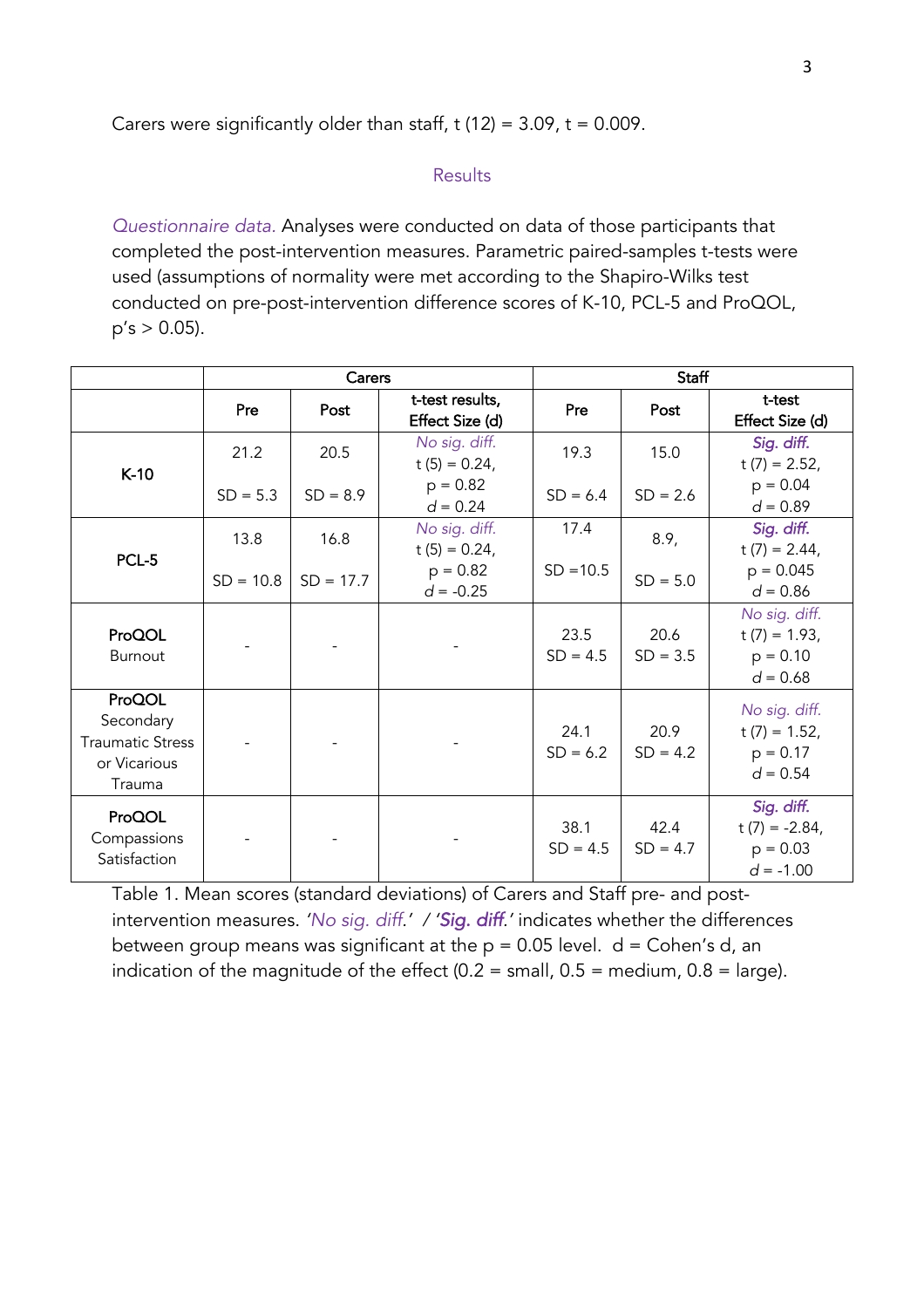

- Each bar represents a participant ('case number')
- The 'difference score' is the score on the measure after completing the yogaintervention minus the score before completing the yogaintervention
- Negative 'difference scores' indicate a reduction in stress related symptoms.

Figure 1. Difference scores on stress measures pre- and post-intervention. (Carer's scores were not significantly different pre- and post-intervention on either measure; staff scores were significantly different pre- and post-intervention on both measures).

## *Qualitative Data*

The carers indicated whether or not they believed they had improved in terms of Flexibility, Balance, Sleeping and Stress. Results indicated that all 6 experienced improvements in flexibility; 3 out of 6 experienced improvements in balance (2 were unsure, 1 experienced no change); 5 out 6 experienced improvements in sleeping (1 did not); 5 of 6 reported improvements in stress (1 was unsure). All 6 carers indicated that they would like to continue yoga on a regular basis.

Comments indicated that *relaxation* was common benefit ("Enjoyed it so much, I love the feeling I have after yoga. Relaxed and focussed", The best thing about yoga was… "the relaxation and breathing exercises", "learning how to become relaxed quicker". *Enjoyment* was also reported ("Thank you so much… I have really enjoyed it", "This has been an amazing experience…"). *Self-care* and *pain management* were also reported as beneficial outcomes according to the carers. Participants were also asked if there was something that could be improved. They responded with requests to continue the program, to accommodate different timetables, and to provide a longer relaxation at the end.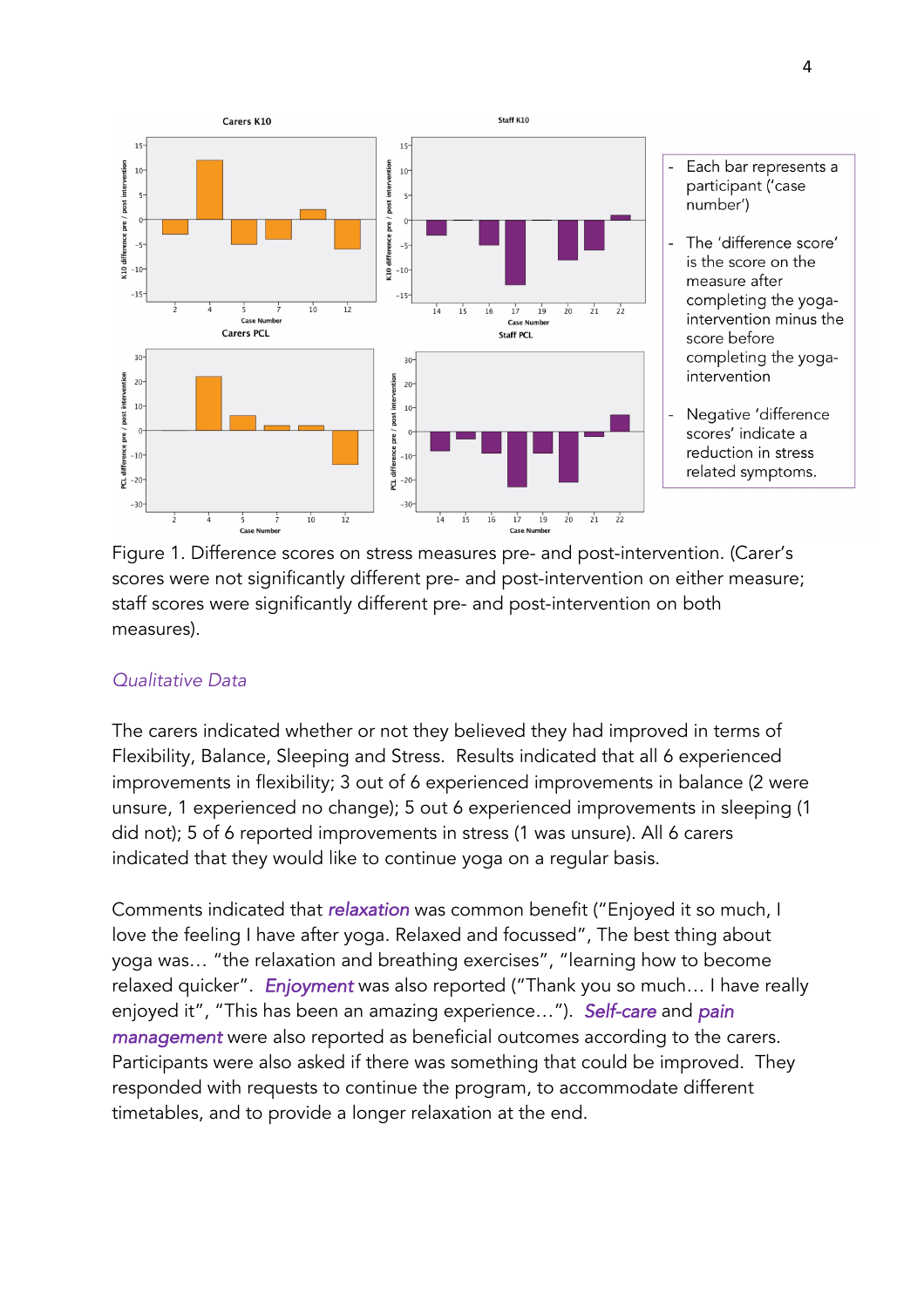## **Discussion**

*Foster Carers.* The questionnaire data from carers indicated no significant change in symptoms of stress or wellbeing following the yoga intervention. However, the small sample size, and the fact that participants were only able to attend approximately half of the sessions, may have accounted for this. However, the low attendance rate appeared to be due to additional time pressures and difficulty getting to sessions, because positive feedback and a desire to continue yoga was unanimous. Overall, physical and psychological benefits were reported, although longer interventions may be necessary to observe measurable changes. It is worth noting that almost all carers reported improvements in sleep quality – a factor that is important for restoring daily function, and for ability to cope with emotional stress in everyday life (Vandekerckhove & Wang, 2017). Better mental and physical wellbeing for foster carers will not only benefit those individuals but will also have knock-on effects for the health and wellbeing of the young people in their care, as they are able to provide

*Staff Members.* Several promising results emerged from qualitative and quantitative results from the staff. There were significant in both levels of stress (K-10) and symptoms of PTSD (PCL-5). Effect sizes of group level differences were large for both measures. Inspection of data from individuals indicated that 5 out of 8 participants showed a reduction in symptoms of stress (2 no change, 1 showed marginal increase), and 7 out of 8 showed a reduction in symptoms of PTSD (1 showed a marginal increase).

The ProQOL also indicated marginal, but non-significant, reductions in self-reported burnout and symptoms of stress / trauma. However, a significant improvement in professional satisfaction was reported after the yoga intervention. This has implications for not only improving the experience of the staff in their employment, but also, for their ability to perform effectively and sustainably in their roles as compassionate, professional, members of staff.

*Conclusions and future directions.* The outcomes from this relatively short series of trauma informed yoga sessions were overwhelmingly positive, suggesting there is a need and to offer ongoing yoga sessions to support the physical and mental wellbeing of foster carers and staff members in high-pressured and emotionally demanding roles.